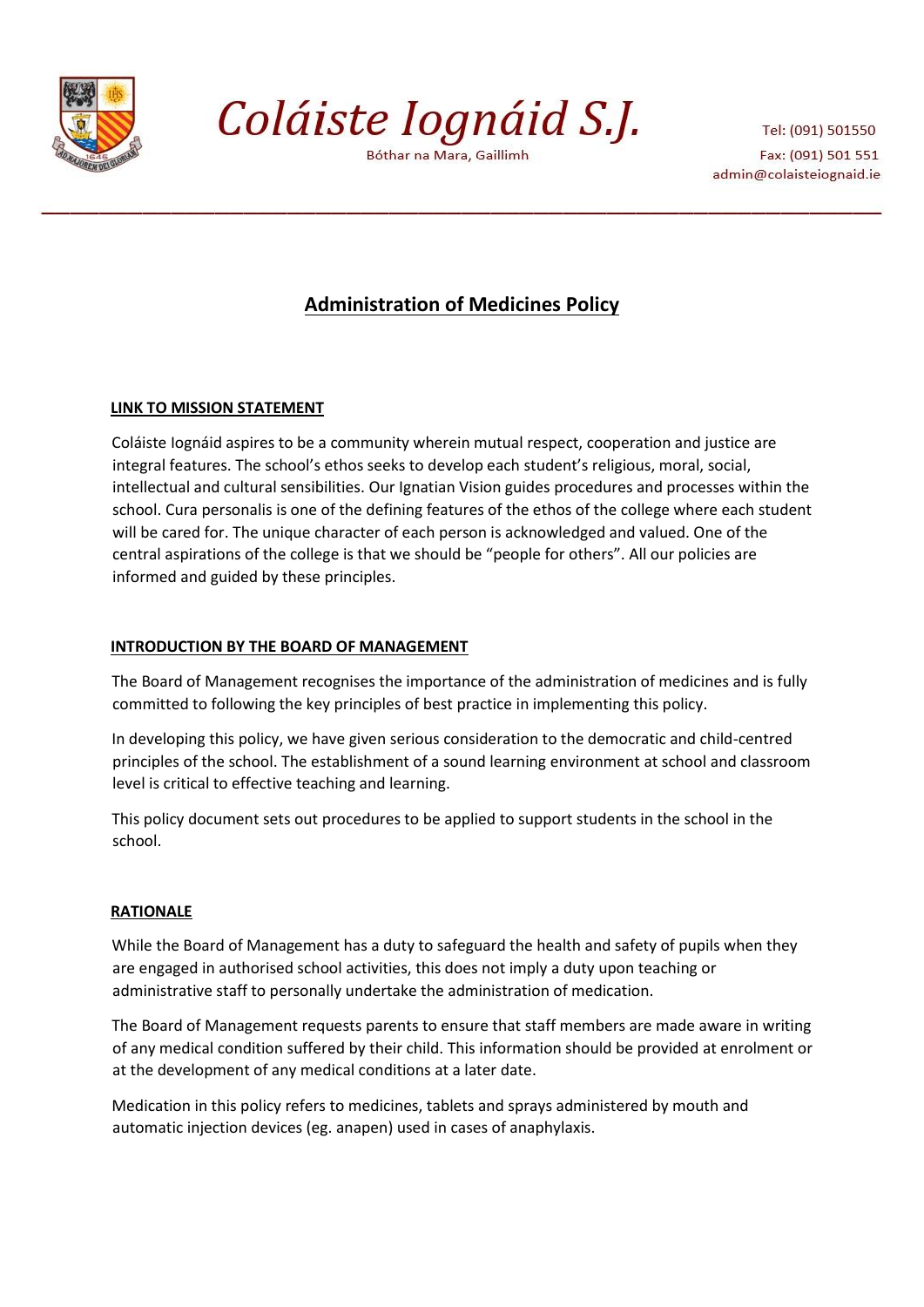## **Procedure to be followed by parents who require the administration of medication for their children.**

- The parent/guardian should write to the Board of Management requesting the Board to authorise a staff member to administer the medication or to monitor self-administration of the medication.
- Parents are required to provide written instructions of the procedure to be followed in the administration and storing of the medication. This email should be sent to admin@colaisteiognaid.ie (Add an email account here for this to be sent to?)
- Parents are responsible for ensuring that the medication is delivered to the school and handed over to a responsible adult and for ensuring that an adequate supply is available.
- Parents are further required to indemnify the Board and authorised members of staff in respect of any liability that may arise regarding the administration of prescribed medicines in school. The Board will inform the school's insurers accordingly.
- Changes in prescribed medication (or dosage) should be notified immediately to the school with clear written instructions of the procedure to be followed in storing and administering the new medication. This email should be sent to admin@colaisteiognaid.ie
- Where children are suffering from life threatening conditions, parents should outline clearly in writing, what should and what should not be done in a particular emergency situation, with particular reference to what may be a risk to the child.
- Doctor / Carer / Secondary Contact name address and telephone phone number need to be advised to the school to admin@colaisteiognaid.ie
- Should a student refuse to accept the administration of medication parents must clarify how to deal with this and how to contact them quickly in that event.

## • **Procedures to be followed by the Board of Management.**

- The Board, having considered the matter, may authorise a staff member to administer medication to a pupil or to monitor the self-administration by a pupil.
- The Board will ensure that the authorised person is properly instructed in how to administer the medicine.
- The Board shall seek an indemnity from parents in respect of liability that may arise regarding the administration of the medicine.
- The Board shall inform the school insurers accordingly.
- The Board shall make arrangements for the safe storage of medication and procedures for the administration of medication in the event of the authorised staff member's absence.

## **Responsibilities of Staff Members.**

- No staff member can be required to administer medication to a pupil.
- Any staff member who is willing to administer medicines should do so under strictly controlled guidelines in the belief that the administration is safe.
- Written instructions on the administration of the medication must be provided.